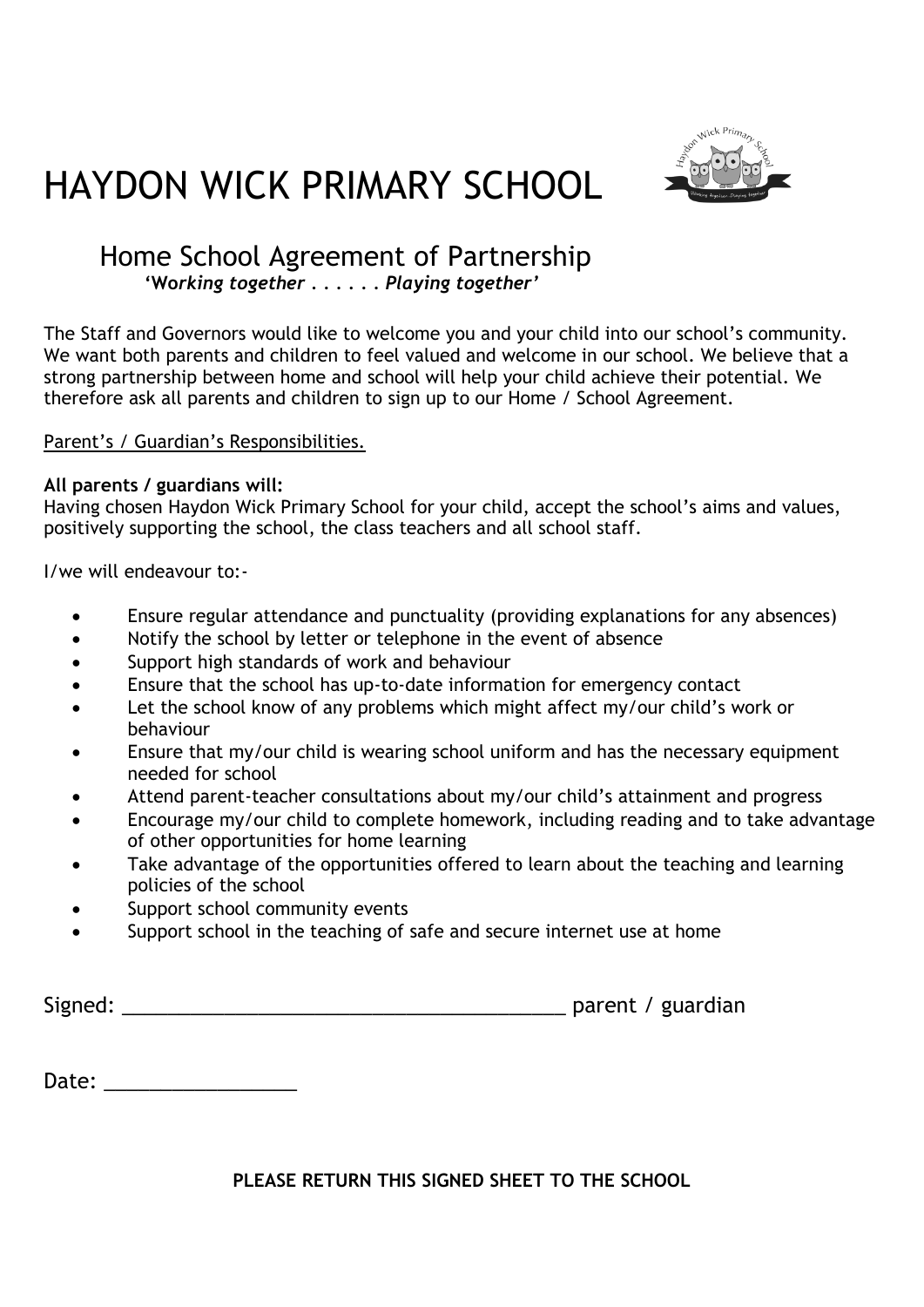



## Home School Agreement of Partnership

 **'Wo***rking together . . . . . . Playing together'*

#### The School's Responsibilities.

We will do our best to make you feel welcome at school and to give you the opportunity to be involved in our teaching and learning programmes. We will give you regular information about your child's progress and we will give you early notice of any concerns we may have about learning, behaviour or relationships. We will seek in every way to help your child achieve his/her potential both academically and socially.

The School will aim to:-

- Deliver challenging and stimulating learning opportunities designed to enable each child to reach his/her potential
- Provide a safe, caring, stimulating environment where your child feels valued as an individual irrespective of gender, race or religion.
- Provide a broad and balanced curriculum which challenges your child to reach their potential and fulfils the requirement of the National Curriculum.
- Provide children with appropriate homework tasks to complete at home
- Meet with parents to discuss individual concerns
- Keep you informed about any changes in the policies of the school and about general school matters
- Extend quality care to everyone connected with the school.
- Encourage your child to show friendship and respect for others and to abide by the school values and the school behaviour policy ensuring a safe, caring environment for all.
- Make you feel welcome whenever you visit the school and respond to your questions or concerns as quickly as possible.
- Allow children safe and secure use of the internet through a combination of site filtering, supervision and by fostering a responsible attitude in all pupils, in partnership with parents.

Signed: The Sale, Principal. On behalf of Haydon Wick Primary School

Date: \_\_\_\_\_\_\_\_\_\_\_\_\_\_\_\_\_